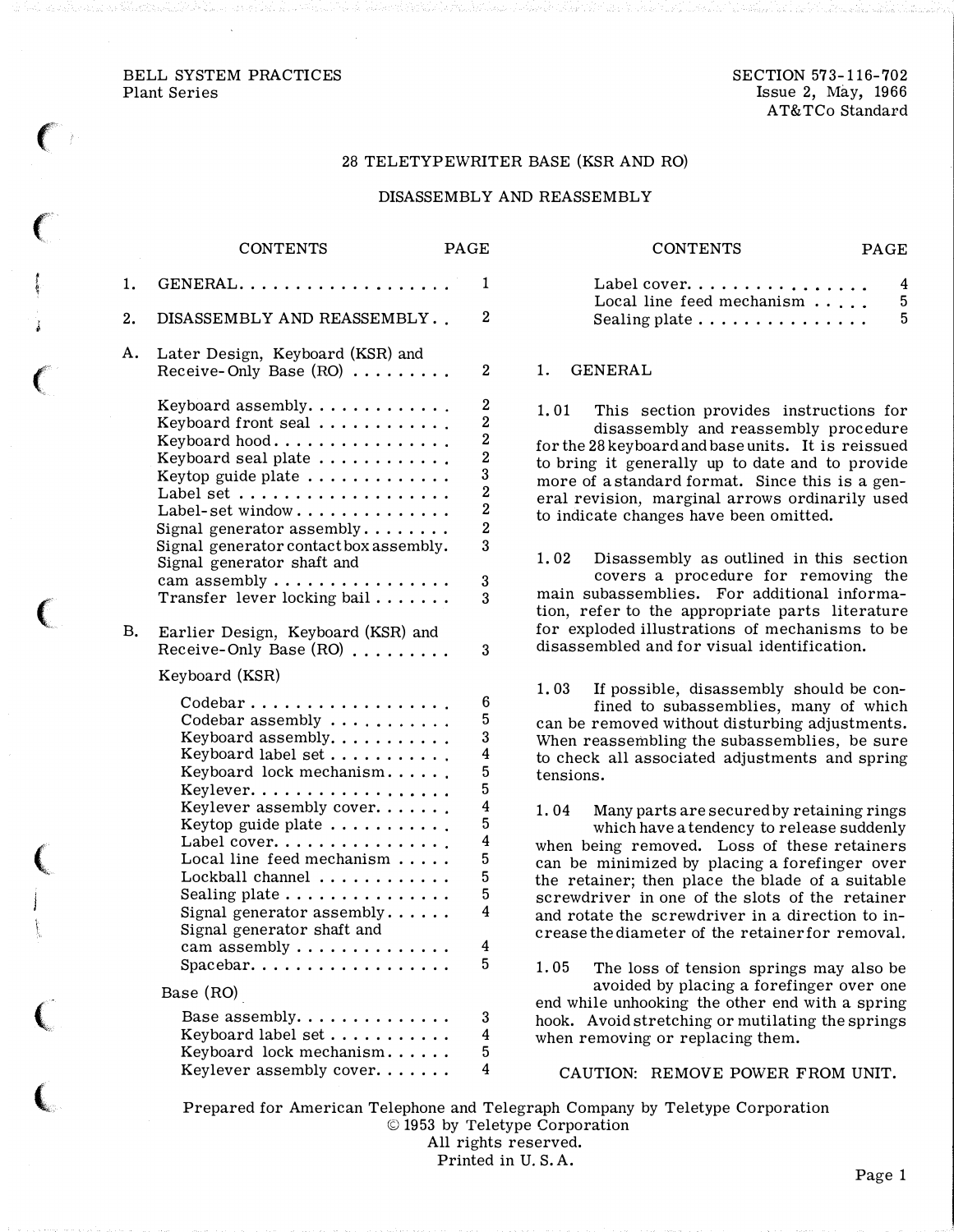# SECTION 573-116-702

2. DISASSEMBLY AND REASSEMBLY

Note: In the absence of reassembly notes, reassemble the mechanisms by reversing the procedure used in removing them.

- A. Later Design Keyboard KSR (This keyboard may be identified by noting that the transfer lever locking bail locks the transfer levers underneath the top portion of the transfer lever. Refer to adjusting sections for figures.) and Receive-Only Base (RO).
- 2. 01 Removal of Signal Generator Assembly:
	- (1) Remove the typing unit, if present.

(2) Remove the contact box cover and disconnect the signal line leads from the contact terminals.

(3) Remove the two mounting screws at the front of the signal generator frame and the mounting screws at the right rear of the frame.

( 4) Lift the signal generator carefully, while holding the universal bail back so that the nonrepeat lever clears and its spring will not be stretched excessively.

CAUTION: IF THE NONREPEAT LEVER IS PULLED DOWN AS MUCH AS 90 DE-GREES FROM ITS NORMAL POSITION. THE NONREPEAT LEVER SPRING MAY BE STRETCHED BEYOND ITS ELASTIC LIMITS. THISMAY CAUSE A MALFUNC-TION IN OPERATION OF THE UNIT.

2. 02 Removal of Label Set Windows and Label Sets, Keyboard Hood, Keyboard Front Seal, and Keyboard Seal Plates:

- (1) Remove the four special screws that secure the label set windows and label sets.
- (2) Remove the two screws under the keyboard hood that hold the keyboard hood to the hood mounting bracket; and remove the four screws on top of the keyboard hood which hold it to the left and right frame mounting brackets.
- (3) Pull the keyboard hood forward and remove it.
- ( 4) Stretch the keyboard front seal (rubber) off the keyboard upper and lower seal plates.

(5) Remove the four screws that retain the two hood mounting brackets and remove the brackets.

f�

)

)

ل<br>مار

)

:,)

'�

- (6) Remove the keyboard upper seal plate by unscrewing the three screws at its rear.
- (7) Remove the keyboard lower seal plate by unscrewing the two screws at its front.
- 2. 03 Removal of Keyboard Assembly:

Note: It is easier to disassemble and reassemble the keyboard assembly when it is resting on its rear.

- (1) Remove the typing unit in accordance with the section covering disassembly and reassembly of the 28 typing unit.
- (2) Remove the signal generator assembly in accordance with 2. 01

(3) Remove the label-set windows and label sets, the keyboard hood, keyboard front seal, and the keyboard seal plates in accordance with 2. 02.

( 4) Remove the four screws that hold the left and right frame mounting brackets to the front of the keyboard base.

(5) Remove the screws that hold the right and left codelever guide brackets on the top of the keyboard base, and the two screws, at the extreme right and left of the front bracket, which hold the front bracket to the keyboard base.

(6) Remove the four screws in the front of the keyboard base and the four screws on top of the keyboard base.

(7) Tip the front of the keyboard assembly upward and pull it forward, disengaging the function levers.

### Reassembly Notes

Note 1: Make sure that all of the function levers except the keyboard lock function lever are under their corresponding function bails.

Note 2: Depress the keyboard lock key lever so that the keyboard lock function lever will go into its position over its bail, in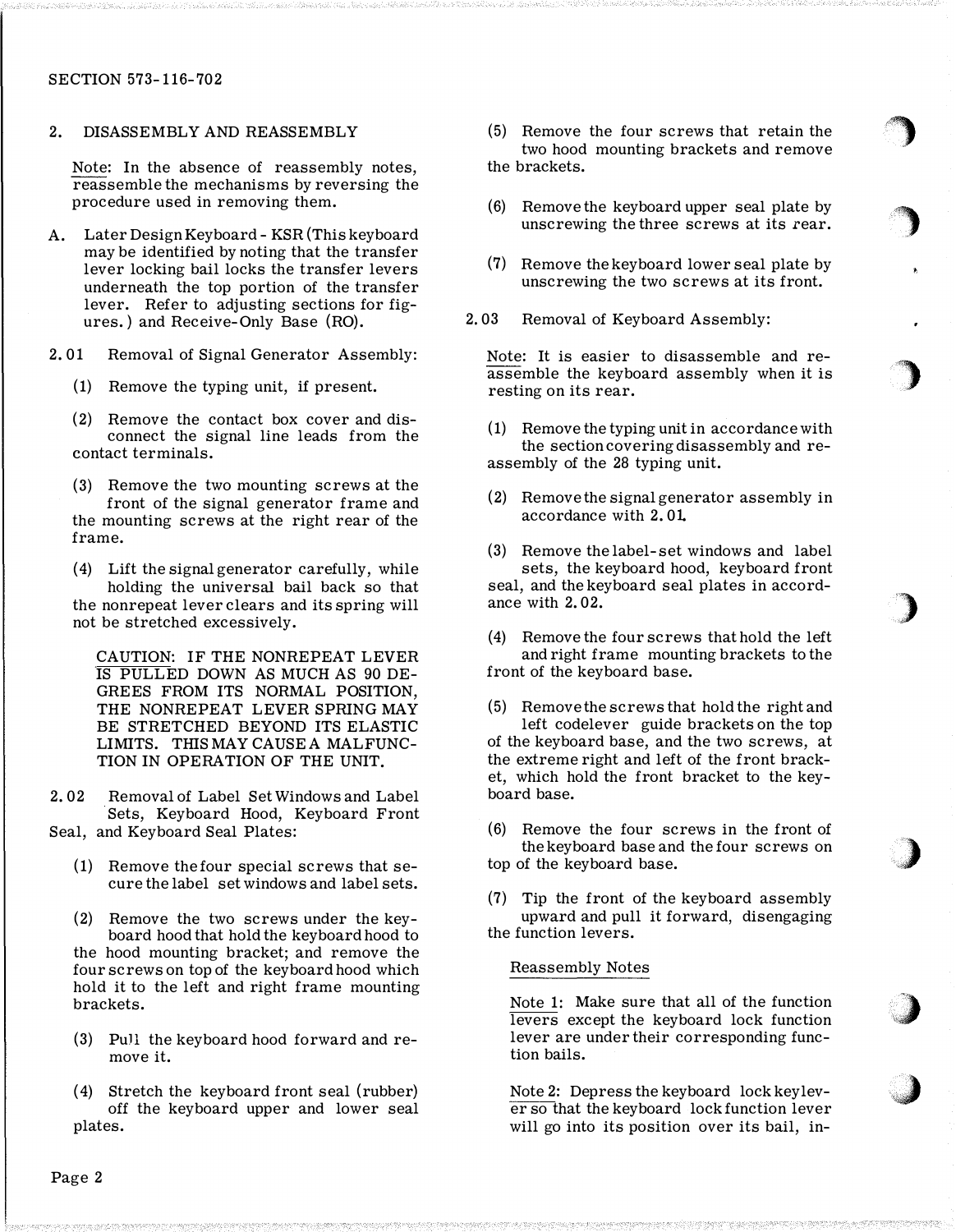stead of under as the other function levers should.

- 2. 04 Removal of Signal Generator Contact Box Assembly:
	- (1) Remove the signal generator contact box cover and disconnect the signal line leads.
	- (2) Unhook the toggle drive link spring.

 $\epsilon$ 

 $\big($ 

 $\big($ 

 $\left(\rule{0pt}{10pt}\right.$ 

(

- (3) Unscrew the two screws, at the front of the signal generator front plate, that hold the signal generator contact box assembly.
- ( 4) Disengage the drive link from the transfer bail and lift off the signal generator contact box assembly.

Note: If it is necessary to provide new contacts, install an entire contact assembly instead of individual contacts.

- 2. 05 Removal of Transfer Lever Locking Bail:
	- (1) Remove the signal generator assembly in accordance with 2. 01.
	- (2) Remove the signal generator contact box assembly in accordance with 2. 04.
	- (3) Remove the transfer lever locking bail spring.

(4) Take out the transfer lever locking bail by unlatching the clutch and rotating the shaft to position the cam in such a way that the transfer lever locking bail can be unhooked and dropped down from its guide post. Turn the transfer lever locking bail clockwise until it forms a right angle with its guide, and then remove it through the bottom of the frame.

Reassembly Note: It may be necessary to move the shaft back and forth to position the cam for maximum clearance.

- 2. 06 Removal of Signal Generator Shaft and Cam Assembly:
	- (1) Remove the transfer lever locking bail in accordance with 2. 05.

(2) Remove the two screws that mount the clutch shaft rear mounting plate to the signal generator frame, and remove the nut that locks the shaft to the front of the frame.

(3) Hold the clutch latchlever and the clutch stoplever away and pull back on the clutch shaft rear mounting plate to disengage the shaft from the front plate.

( 4) Remove the entire cam, clutch, and shaft assembly by rotating it to clear the various transfer levers. The codebar bail eccentric follower, the felt washer, and the cam spacer will fall free.

(5) To take the cam (with clutch assembly) off the shaft, disengage the clutch by holding the clutch shoe lever against the stop lug, and slide the cam and clutch off.

Reassembly Note: Reposition the codebarbail eccentric follower, felt washer, and cam spacer before reassembling the signal generator cam and shaft assembly.

- 2. 07 Removal of Keytop Guide Plate:
	- (1) Remove the label set windows, label sets, and keyboard hood in accordance with 2 . 02.
	- (2) Remove the spacebar by unscrewing the two shoulder screws that fasten it to the spacebar bail.
	- (3) Remove the screw from under the spacebar on the keytop guide plate and remove the two screws, in the upper corners of the keytop guide plate, which hold the keytop guide plate to the frame.
	- ( 4) Remove the keytop guide plate by working it off the keytops. (Let the key levers fall freely.)

Reassembly Note: Position all of the keylevers to the rear. Place the front end of keytop guide plate down on the frame; and push the keylevers into their respective holes, starting with the bottom row and proceeding upward toward the top row.

- B. Earlier Design Keyboard KSR (This keyboard may be identified by noting that the transfer lever locking bail locks the transfer levers at the top of the transfer levers. Refer to adjusting section for figures.) and Receive-Only Base (RO)
- 2. 08 Removal of Keyboard or Base Assembly:
	- ( 1) Remove the typing unit, if present, in accordance with the section covering disassembly and reassembly of the 28 typing unit.

(2) Remove the four screws (one at each corner of the keyboard or base) that secure the keyboard or base to the cradle assembly.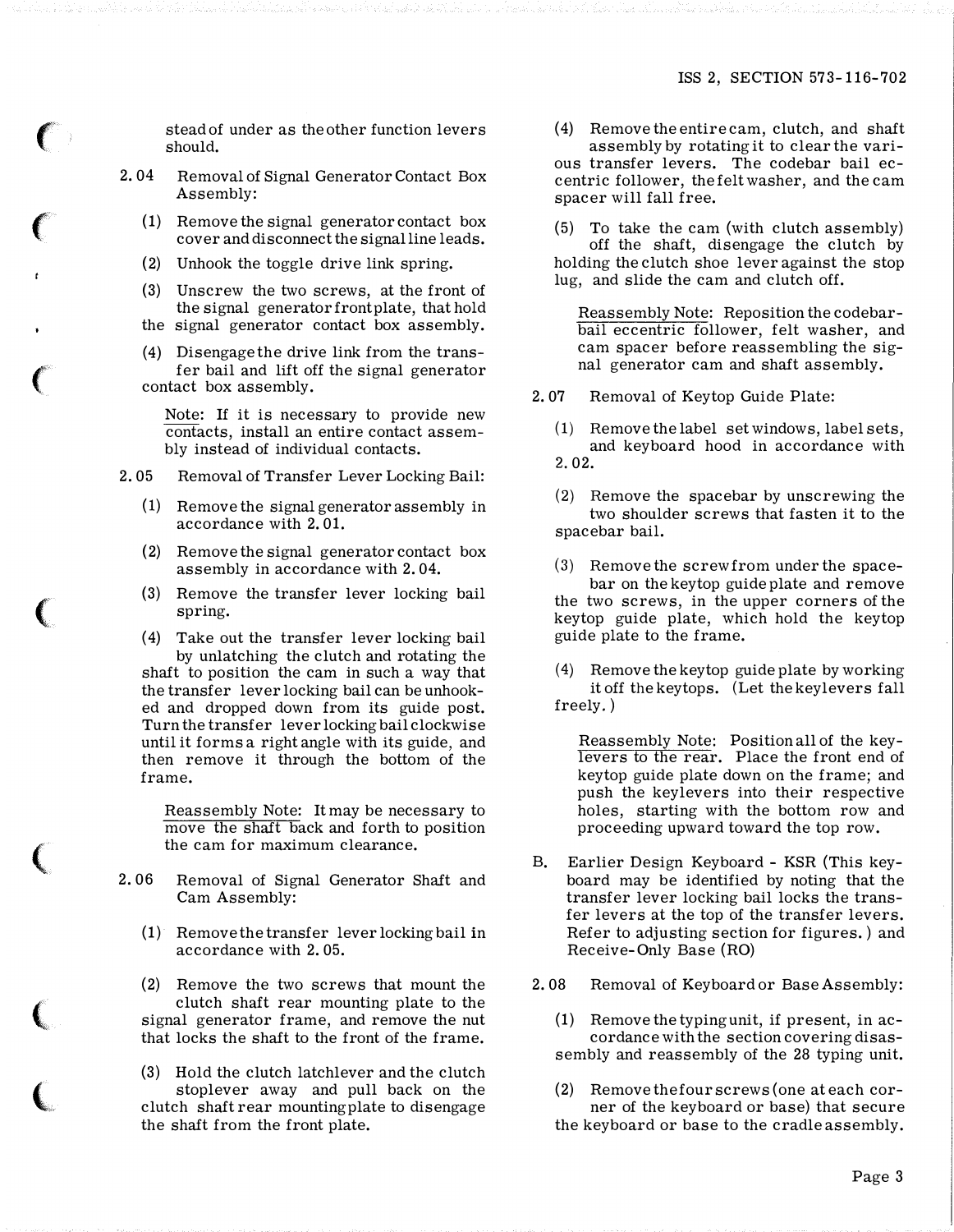# SECTION 573-116-702

- (3) Remove the keyboard plug connector from its keyboard receptacle connector on the left rear corner of the keyboard or base.
- ( 4) Lift the keyboard or base from the cradle assembly.
- 2. 09 Removal of Signal Generator Assembly (Keyboard):
	- ( 1) Remove the typing unit in accordance with the section covering disassembly and reassembly of the 28 typing unit.
	- (2) Remove the signal generator guard bracket, if present.
	- (3) Remove the two screws located to the right and left of the contact box and raise the contact box. (Do not unsolder the connections if the contact box is connected to metal tubing.) If the wire connections to the contact box are flexible, unsolder the wires inside the box and do not remove the contact box.
	- ( 4) Remove the four screws that mount the signal generator casting (two at the front of the casting and two at the rear). If the keyboard is equipped with an electrical signal line break mechanism, remove the mechanism by removing its two mounting screws.
	- (5) Lift the signal generator upward from the keyboard.

Reassembly Notes

Note 1: Position the codebar bail latch under the codelever bail latchlever, in the notches of all the codebars, and in the notches of the tripbar and upstop bar.

Note 2: Put the breakrod in its guide hole.

Note 3: Place the clutch tripbail extension in the clutch tripbar notch.

Note 4: Recheck the nonrepeat lever adjustments, the generator contact adjustment, the contact box spring tension, and the codelever guide adjustment as specified for keyboards of this design in the section giving the requirements for the 28 teletypewriter base (KSR or RO).

2. 10 Removal of Signal Generator Shaft and Cam Assembly (Keyboard):

(1) Remove the signal generator in accordance with 2. 09.

 $\bigcirc$ 

'')

)

)

)

iJ

- (2) Disconnect the clutch latchlever spring.
- (3) Disconnect the clutch stoplever spring.
- (4) Disconnect the flutter lever spring.
- (5) Remove the front nut of the signal generator shaft.
- (6) Remove the two screws that hold the signal generator rear plate to the casting.
- (7) Remove the signal generator shaft assembly by lifting it upward and pulling it to the rear simultaneously.
- (8) Remove the signal generator cam assembly.

Reassembly Note: Check that the clutch is fully seated and engages the drum.

- 2. 11 Removal of Label Cover and Keyboard Label Set (Keyboard or Base):
	- (1) Remove the label mounting screw (or screws).
	- (2) Picking up the label cover at the top edge first, remove the cover and the keyboard label set.
- 2. 12 Removal of Keylever Assembly Cover (Keyboard or Base):
	- (a) Keyboard
		- (1) Remove the label cover and the keyboard label set in accordance with 2. 11.

(2) Remove the four screws located under the keyboard label set (two at the extreme right side and two at the extreme left).

Note: Support the keylever assembly cover while removing the screws.

- (3) Pull the key lever assembly cover forward to remove it.
- (b) Base
	- (1) Remove the two screws located inside the sealing plate (one at the right side and one at the left).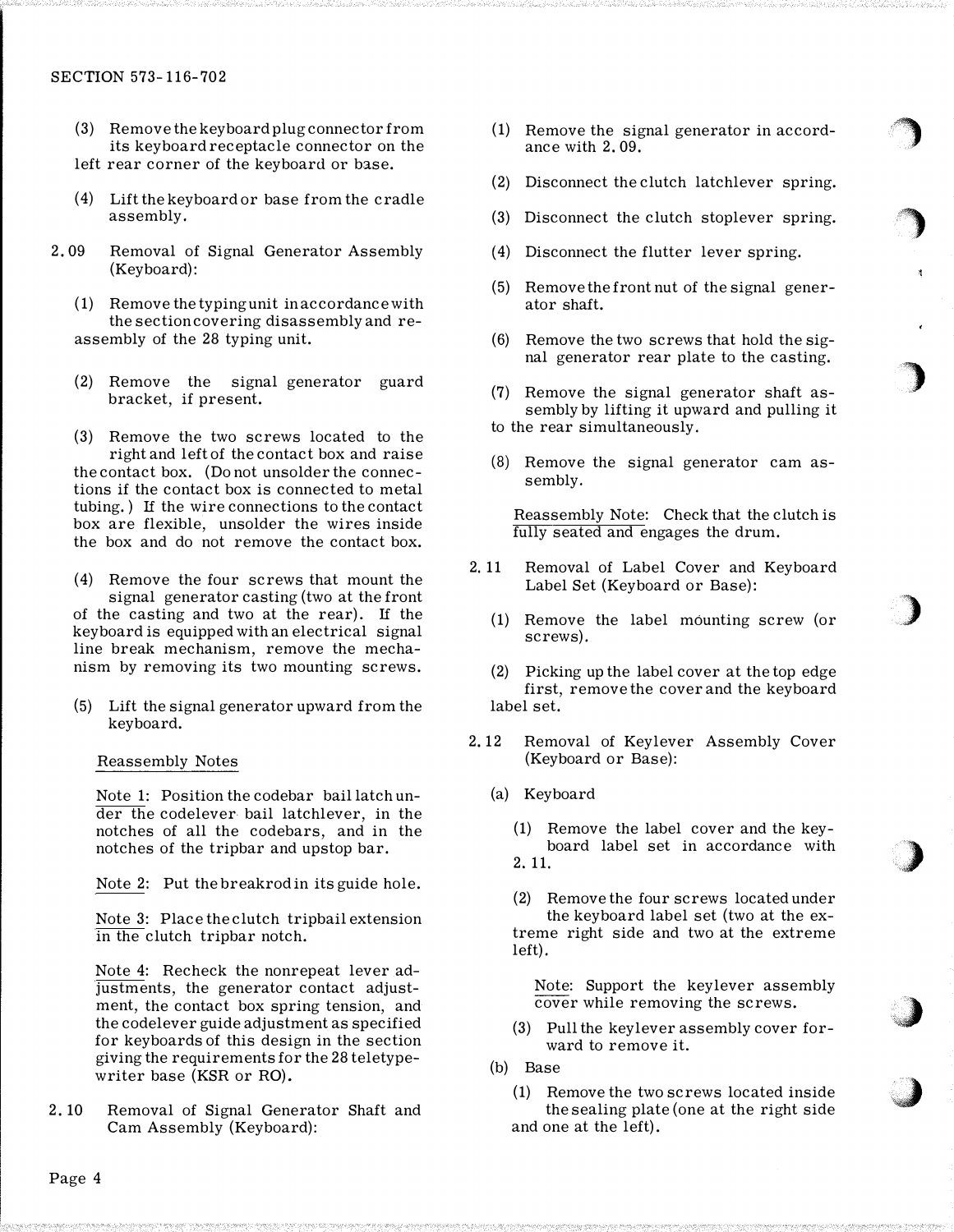(2) Remove the keylever assembly cover by pulling it forward and downward to disengage it from the two studs near the bottom.

2. 13 Removal of Keylever (Keyboard)

 $\left($ 

 $\big($ 

 $\epsilon$ 

 $\big($ 

 $\big($ 

(.

 $\overline{\mathbb{C}}$ 

- (1) Insert the small lug of the TP151383 keylever remover tool in the slot of the key lever and engage the shoulder of the larger lug on the top of the codelever. Pry upward to snap the keylever from the stud on its codelever.
- (2) Remove the key lever. (The plastic key top should not be removed from any keylever to change a character.)

# Reassembly Notes

Note 1: Support the codelever so that it will not be forced down when the keylever is later re-engaged with the stud on its codelever.

Note 2: Make sure that the key lever is restored to its proper position in the keytop guide plate.

- 2. 14 Removal of Spacebar (Keyboard):
	- (1) Remove the keylever assembly cover in accordance with 2. 12(a).
	- (2) Remove the two shoulder screws on the left and right sides of the spacebar.
	- (3) Remove the spacebar.
- 2. 15 Removal of Keytop Guide Plate (Keyboard):
	- (1) Remove the keylever assembly cover in accordance with 2. 12(a).
	- (2) Remove the spacebar in accordance with 2. 14.
	- (3) Remove the six mounting screws located on the top of the keytop guide plate.
	- ( 4) Remove the keytop guide plate.
- 2. 16 Removal of Lockball Channel (Keyboard):
	- (1) Remove the keylever assembly cover in accordance with 2. 12(a).
	- (2) Remove the two lockball channel mounting screws at the right and left ends.

(3) Pull the lockball channel forward, being careful not to drop any of the wedges that are located on the codelevers.

Reassembly Note: Reinstall the wedges individually.

- 2. 17 Removal of Sealing Plate (Keyboard or Base):
	- (1) Remove the keylever assembly cover in accordance with 2. 12.
	- (2) Remove the key levers (keyboard only) in accordance with 2. 13.
	- (3) Disconnect the space codelever extension (keyboard only) at its snap connection.
	- ( 4) Remove all the sealing plate mounting screws.
	- (5) Remove the sealing plate.

2. 18 Removal of Keyboard Lock and Local Line Feed Mechanism (Keyboard and Base):

- (1) Remove the signal generator (keyboard only) in accordance with 2. 09.
- (2) Unhook the codelever bail spring from the codelever bail (keyboard only).
- (3) Loosen the two pilot screws and remove the codelever bail (keyboard only).
- ( 4) Remove the retaining ring from the local line feed tripbail.

(5) Remove the two mounting screws and remove the keyboard lock and local linefeed mechanism through the hole in the bottom of the keyboard or base.

- 2. 19 Removal of Codebar Assembly (Keyboard):
	- (1) Remove the keylever assembly cover in accordance with 2. 12(a).
	- (2) Remove the key levers in accordance with 2. 13.
	- (3) Disconnect the space codelever extension at its snap connection.
	- (4) Remove the signal generator in accordance with 2. 09.